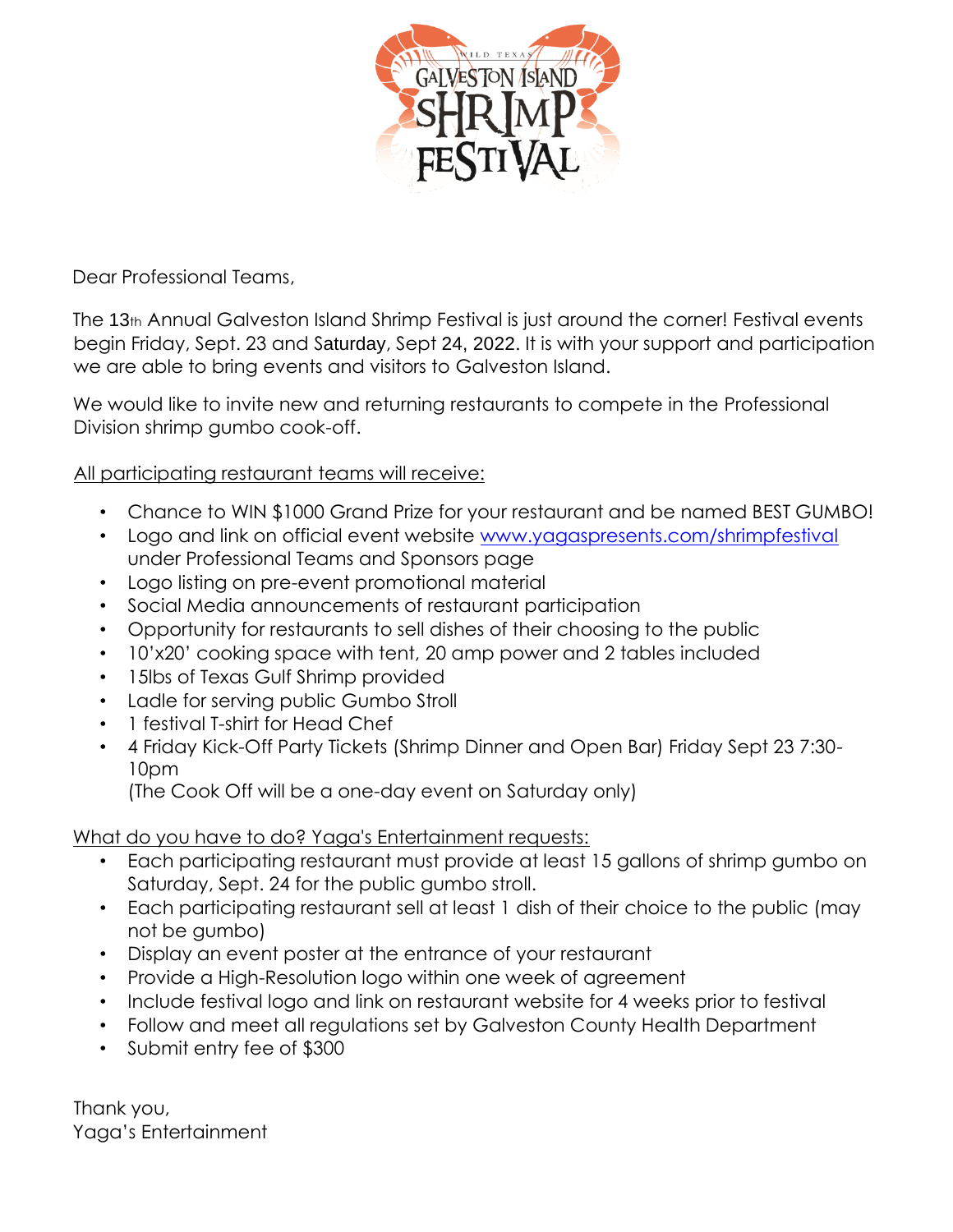# **Restaurant Division Entry Form**

| Restaurant: __________________________________Chief Cook: ______________________                                                                                                                                                                                                                                            |  |  |  |
|-----------------------------------------------------------------------------------------------------------------------------------------------------------------------------------------------------------------------------------------------------------------------------------------------------------------------------|--|--|--|
|                                                                                                                                                                                                                                                                                                                             |  |  |  |
|                                                                                                                                                                                                                                                                                                                             |  |  |  |
|                                                                                                                                                                                                                                                                                                                             |  |  |  |
|                                                                                                                                                                                                                                                                                                                             |  |  |  |
| Each 10x20 booth = \$300: #_____ of booths @ \$300ea = $\frac{2}{5}$                                                                                                                                                                                                                                                        |  |  |  |
| Extra Team T-Shirts = \$12: #____@\$12 each = $\frac{\mathsf{S}}{\mathsf{S}}$                                                                                                                                                                                                                                               |  |  |  |
| List # Sizes: Small ____ Medium____ Large____ XL____ 2XL____<br>$3XL$ <sub>_____</sub>                                                                                                                                                                                                                                      |  |  |  |
| Extra Tickets to Fri Night Party: $\#$ $\_\_\_$ @ \$25 each =<br>Grand Total: <mark>\$ ________</mark>                                                                                                                                                                                                                      |  |  |  |
| Payment                                                                                                                                                                                                                                                                                                                     |  |  |  |
| (Check-Money Order-Cash or Credit)                                                                                                                                                                                                                                                                                          |  |  |  |
| Please make checks payable to Yaga's Entertainment, Inc.                                                                                                                                                                                                                                                                    |  |  |  |
|                                                                                                                                                                                                                                                                                                                             |  |  |  |
|                                                                                                                                                                                                                                                                                                                             |  |  |  |
|                                                                                                                                                                                                                                                                                                                             |  |  |  |
| I have received the Official Rules of the 2022 Gumbo Cook-off and I agree to abide by them. Furthermore,<br>I will read and agree to the Indemnity Form and its terms. Also, I am stating that the above information is<br>correct to the best of my knowledge. All Entry Fees are non-refundable unless Event is canceled. |  |  |  |

**Signature Date**

**\_\_\_\_\_\_\_\_\_\_\_\_\_\_\_\_\_\_\_\_\_\_\_\_\_\_\_ \_\_\_\_\_\_\_\_\_\_\_\_\_\_\_\_\_\_\_\_\_\_**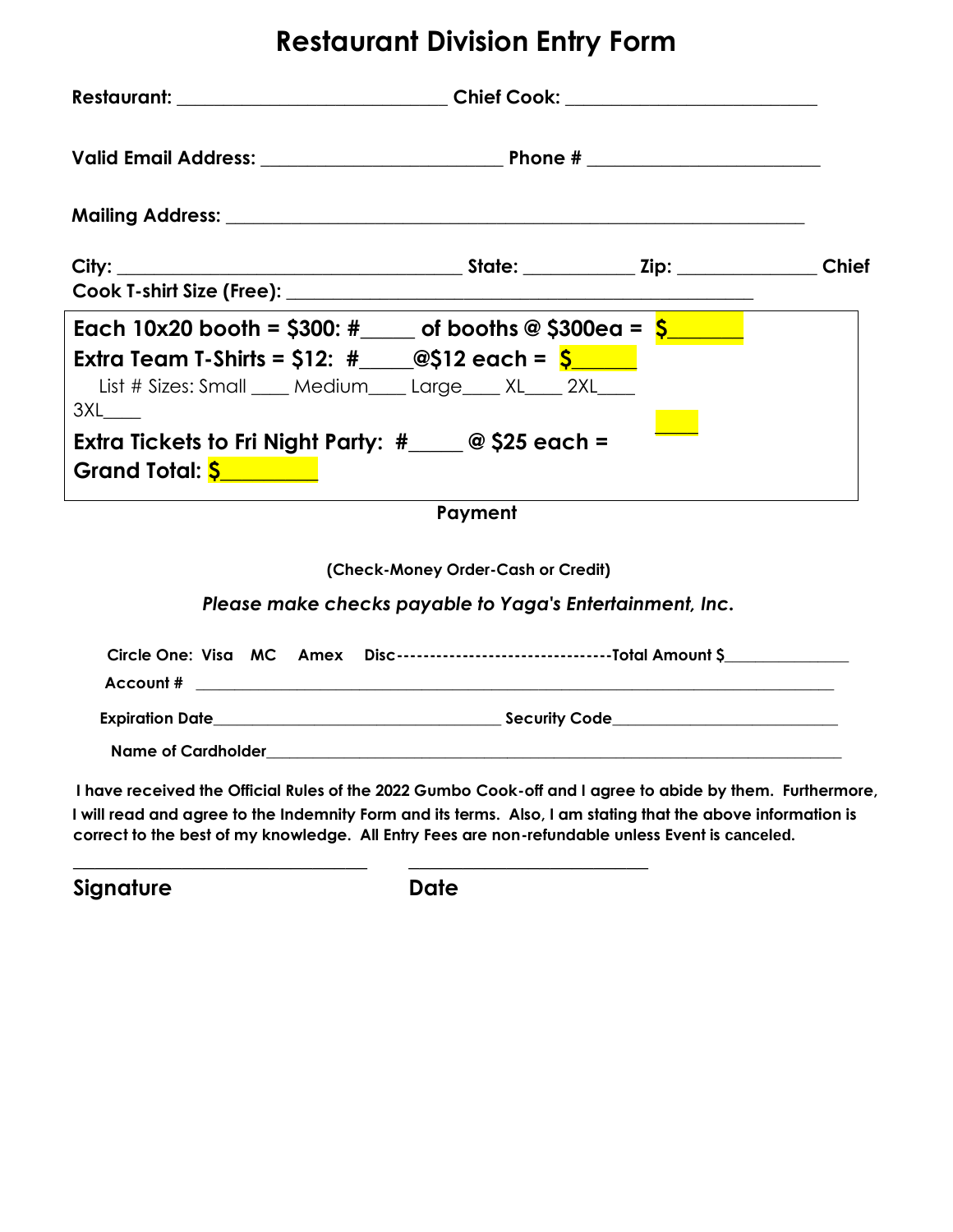# **Cook Off Rules & Regulations**

## **Space Assignment**

An email will be sent out with space assignment prior to the event.

## **Set Up**

Optional Load-In for Teams on Friday, Sept 23 after 5:00pm Saturday, Sept 24 Load-In beginning at 7:00am no vehicles in district after 9am

# **Parking**

Metered street parking is available through the city of Galveston.

# **Categories**

**Shrimp Gumbo**- "Gumbo" is defined as a Cajun soup containing a cooked roux, thickened with gumbo file (dried sassafras leaves), shrimp, okra, seasonings and served over rice. The only ingredients that may be pre-cooked are the roux and rice. Canned and bottled products are NOT considered pre-cooked. **Restaurants are allowed to add other seafood and protein to the gumbo.** 

## **Saturday Gumbo Stroll – Restaurants may also sell any dish of their choice**

Festival attendees will purchase an official tasting cup at one of the Information Booths and stroll down cook off area to sample team gumbo. All you have to provide to them… GUMBO!

Teams are required to make 15 gallons of Shrimp Gumbo, but we encourage you to cook more (finished volume) Each team space will receive 15lbs of Texas Shrimp*.* Details on redeeming the shrimp will be emailed to the chief cook after registration is completed.

Teams will be issued a ladle to use when serving the public and an example of the souvenir tasting cup will be provided at the chief's cooks meeting. Yaga's Entertainment will also provide a latex gloves and (1) 5 gallon spigot container to use for the hand washing station (Restaurants must provide the warm water, soap, paper towels and catch bucket). Restaurants are responsible for providing a dishwashing station that meets the Galveston County Health Districts requirements. A copy of the Health Permit will be issued to each team at the chief cook's meeting and must be visibly displayed in the team space.

## **Rules**

- 1. Contestants are asked to have a minimum of 2 assistants in their cooking area during the event.
- 2. All teams are required to follow the rules and regulations set by the Galveston County Health Department
- 3. Contestants must provide their own gas grill, fuel, cooking utensils, chairs, booth décor, etc.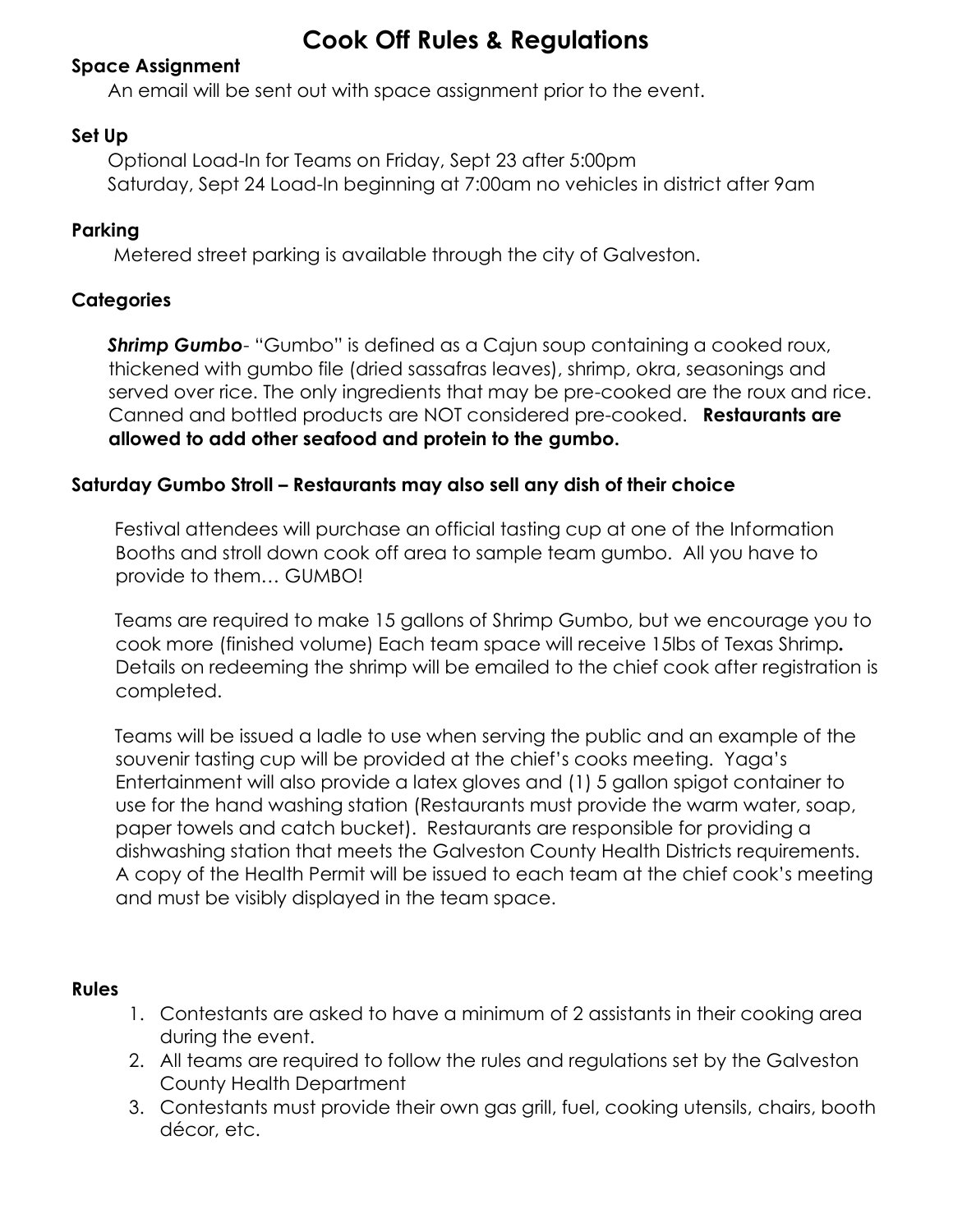- 4. Professional entries may be prepared in advance. Please provide a minimum of 15 gallons of gumbo and be set up by 10:30am on Saturday, Sept 24. If you are not set up by this time you will not be allowed to compete in the judging. The gumbo should be heated and kept warm in transport. You must provide at a minimum two individuals to serve the gumbo.
- 5. Access to electricity will be provided.
- 6. Tent, 2 tables and one restaurant sign with logo are provided.
- 7. Be advised that this is an outdoor event.
- 8. No wood fires or outside generators are allowed. If teams need more than the 20 amp of power provided Yaga's Entertainment must be contacted with the additional needed power. Teams will be required to pay for the additional costs
- 9. Teams must provide fireproof grease shield under all cookers and fire extinguishers. In case of emergency call 911.

# **Judging**

Restaurant Division Shrimp Gumbo turn-in time will be 1:00pm. If you gumbo is not received by 1:10pm, you will not be eligible for competition. A secret panel of judges will be voting on the restaurant division shrimp gumbo category this year. Judging containers will be given at the Chief Cook's Meeting (1) 16oz container.

# **Awards**

Restaurant Division Shrimp Gumbo - Champion- \$1,000.00 Awards ceremony will be held in Saengerfest Park at 6:00pm.

*Failure to follow these rules will be grounds for disqualifications. The Cook Off Coordinator, and Representatives of Yaga's Entertainment, Inc reserve the right to make additional regulations as situations warrant. Gumbo Teams will be notified if changes are made. Decisions of the committee and judges are final.* 

# **GALVESTON HEALTH DEPARTMENT -TEMPORARY FOOD SERVICE ESTABLISHMENTS**

**GENERAL** - Temporary food establishments are food establishments that operate for a period of no more than 14 consecutive days in conjunction with a single event or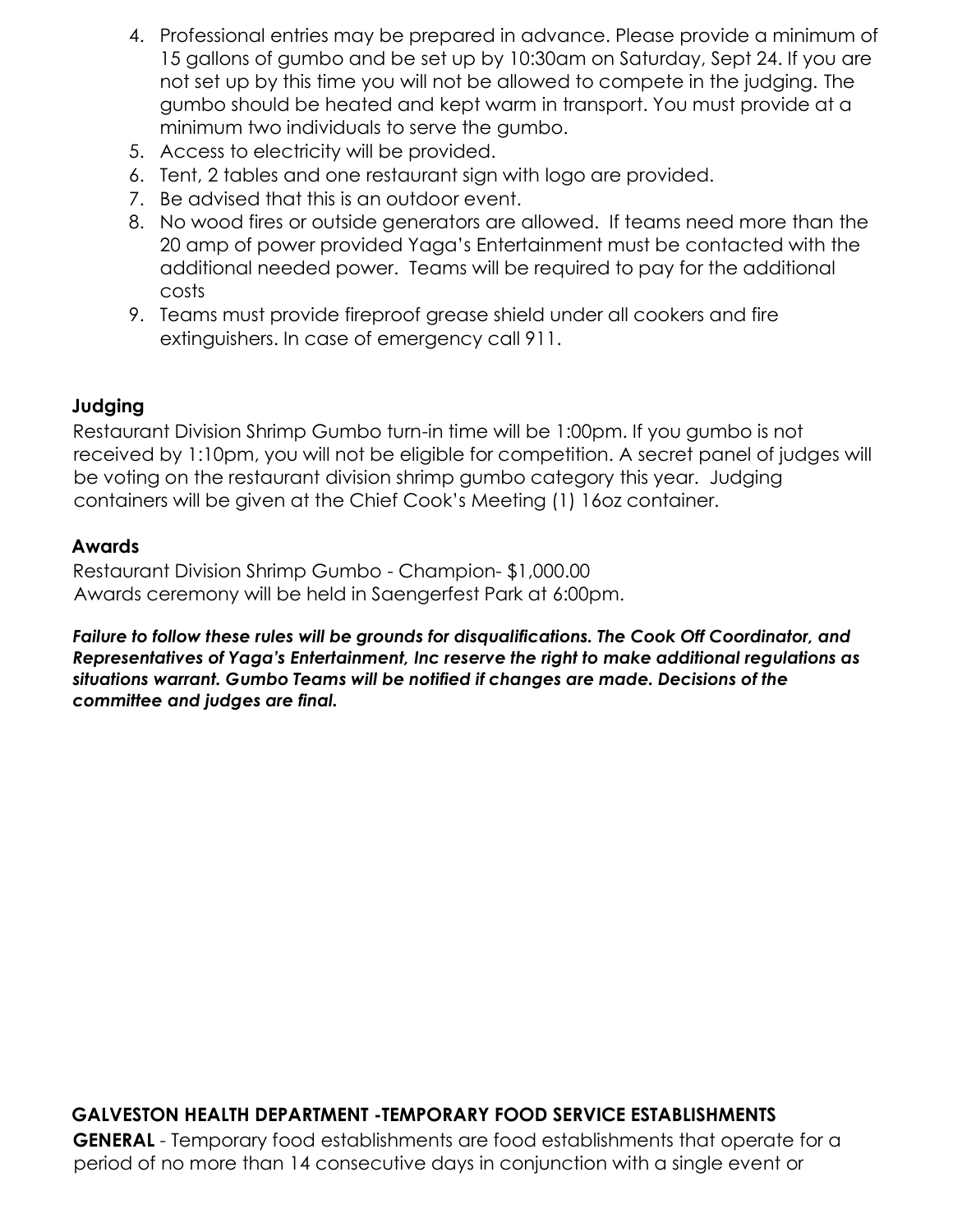celebration. Temporary food service establishments shall comply with State and local rules except as otherwise provided herein. The regulatory authority may impose additional requirements to protect against health hazards related to the conduct of the temporary food service establishment, and may prohibit the sale of some or all potentially hazardous foods, and when no health hazard will result, may waiver or modify requirements of the these rules.

**RESTRICTED OPERATIONS** – Only those potentially hazardous foods that require limited preparation; require minimal handling or require limited cooking time shall be prepared or served. This does not include extensive chopping, mixing, or cutting. The preparation or service of other potentially hazardous foods, including pastries filled with cream or synthetic cream, custards and similar products, and salads or sandwiches containing meat, poultry, eggs or fish is prohibited. This prohibition does not apply, however, to any potentially hazardous food that has been prepared and packaged in approved food service establishments under conditions meeting requirements of the law.

**FOOD** – Food shall be safe, unadulterated, honestly presented, and obtained from an approved source that complies with applicable laws. Food prepared in a private home, is considered to be from an unapproved source. This food may not be used or offered for human consumption.

**EMPLOYEES** – While preparing food, employee may not work if sick; may not wear jewelry; and shall not eat, drink, or use tobacco. Employee shall wear hair restraint, such as hats, hair coverings or net to prevent contamination of food, utensils, and single service articles.

**HANDWASHING** - A convenient hand washing facility shall be available for employee. A hand washing facility shall include an insulated container with a spigot that can be turned on to allow potable, clean warm water to flow; a wastewater container; soap; disposable towels; and a waste receptacle. Hand washing facilities are not required if the only food items offered are commercially prepackaged foods dispensed in their original containers. When handling ready-to-eat foods, employee shall utilize suitable utensils, gloves or a chemical hand sanitizer as barrier.

**TEMPERATURES** - The internal temperature of cold foods must be 41°F or below and hot foods 135° F or above. A metal stem thermometer shall be provided to check temperatures of hot and cold foods. Reheating for hot holding shall be done rapidly to 165°F and the time the food is between the temperatures may not exceed four hours.

**ICE** - Ice that is consumed or that contacts food shall have been made under conditions meeting the requirements of the rules. The ice shall be obtained only in chipped, crushed or cubed form and in single-use safe plastic or wet-strength paper bags filled and sealed at the point of manufacture. The ice shall be held in these bags until it is dispensed in a way that protects it from contamination.

**WAREWASHING** - Three clean containers with lids may be used, as alternative manual ware washing equipment - equivalent to a three-compartment sink. Food contact surfaces of all equipment and utensils shall be washing, rinsing, and sanitizing. Liquid bleach shall be provided for sanitizing equipment and utensils. A test kit that measures the concentration in mg/L of sanitizing solution is required.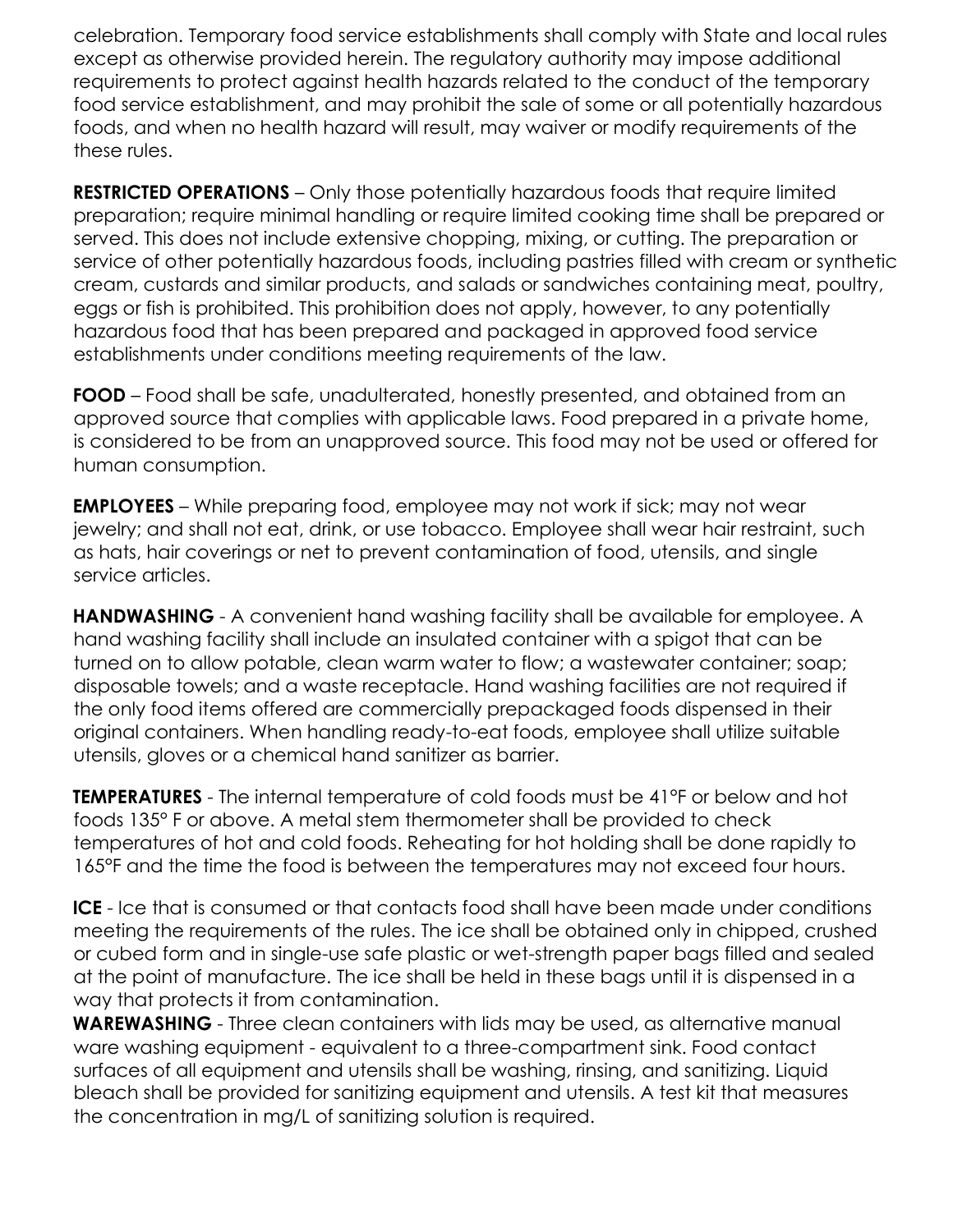**CLEANING** – Equipment shall be cleaned in a way that prevents food contamination and the general area shall be kept clean at all times. SINGLE-SERVICE ARTICLES - Only single service tableware shall be provided to the consumer.

**WATER** – Water from an approved source shall be made available in a temporary food establishment for food preparation, hand washing, and for cleaning and sanitizing utensils and equipment. Water from an approved source includes: commercially bottled drinking water, closed portable water containers, enclosed vehicular water tank, on premise water storage tanks, or piping, tubing or hoses connected to an approved source.

**STORAGE** - Single-service items, food equipment & utensils shall be stored at least six inches above the flooring.

**WET STORAGE** - Packaged food may not be stored in direct contact with ice or water if the food is subject to the entry of water because of the nature of its packaging, wrapping, or container or positioning in the ice or water.

**SEWAGE** - A large covered container shall be provided to store wastewater until final disposal. All waste water and sewage generated from the establishment shall be disposed of through an approved sanitary sewage system that is constructed, maintained and operated according to law.

**STANDS OR BOOTHS** - Booths or stands shall be constructed in such a manner as to prevent entrance of flies, dust dirt and other foreign matter. All stands or booths shall be enclosed and covered with wood, canvas or other materials that protect the interior of the establishment from the weather and shall include shelves or other facilities to keep all food and supplies off the floor.

**GARBAGE** - All establishments shall have a covered garbage container.

**RESTROOMS** - Restrooms shall be provided for booth operators and customers. These facilities may be permanent or portable and shall be approved by the HEALTH AUTHORITY.

**HANDWASHING STATION** \*\* Provide the appropriate test kit to check sanitize solution concentration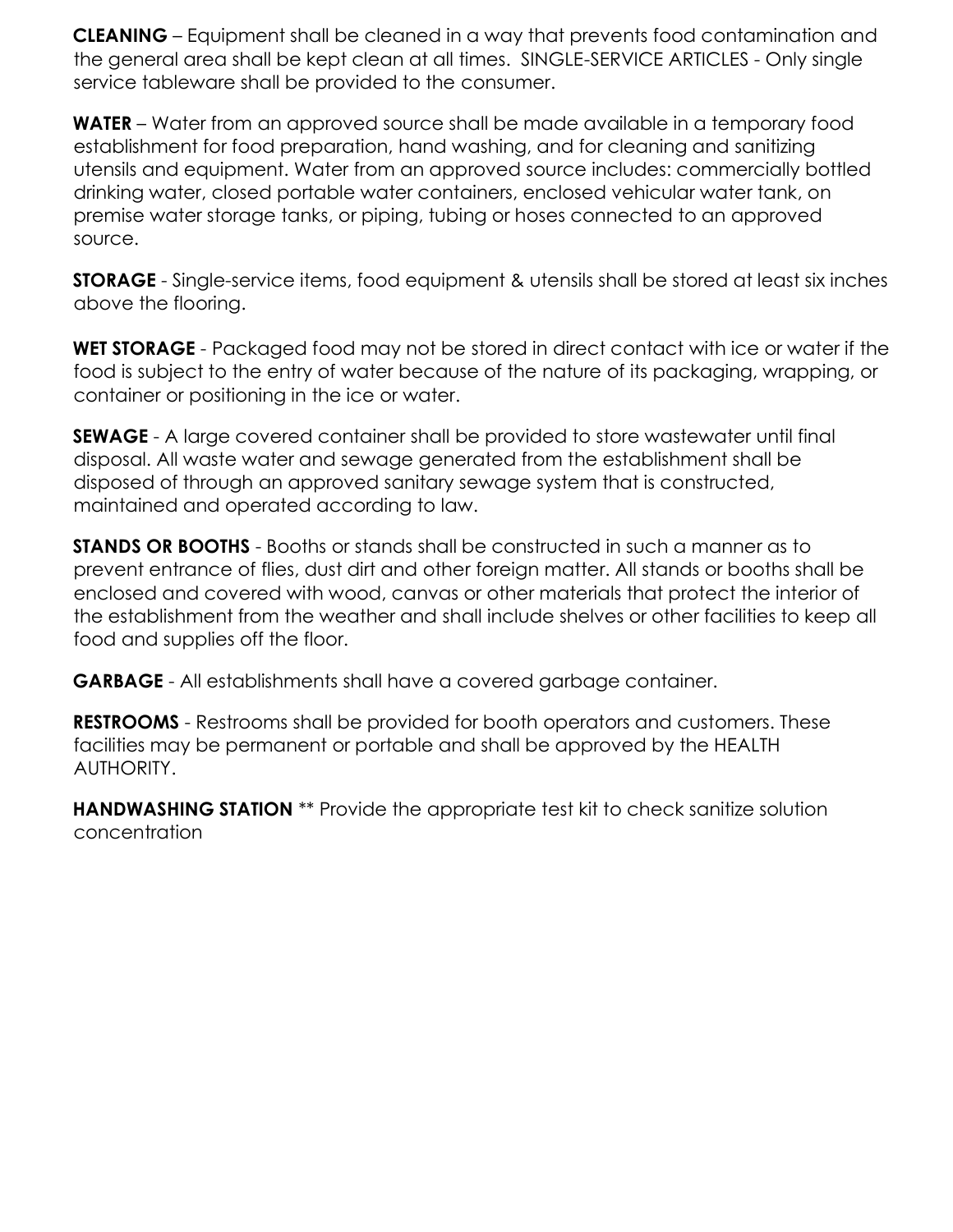

- 1 Wash (Warm soapy water)
- 2 Rinse (clean water)
- 3 Disinfect (Clean water plus disinfectant at 24° F for 45 seconds) Provide the appropriate test kit to check solution concentration

(Bleach Chlorine 100ppm, "quats" 200ppm, iodine 25ppm)

# **Minimum cooking temperatures Ground meats 155°F -All Poultry 165°F - Pork, Beef, Fish 145°F**